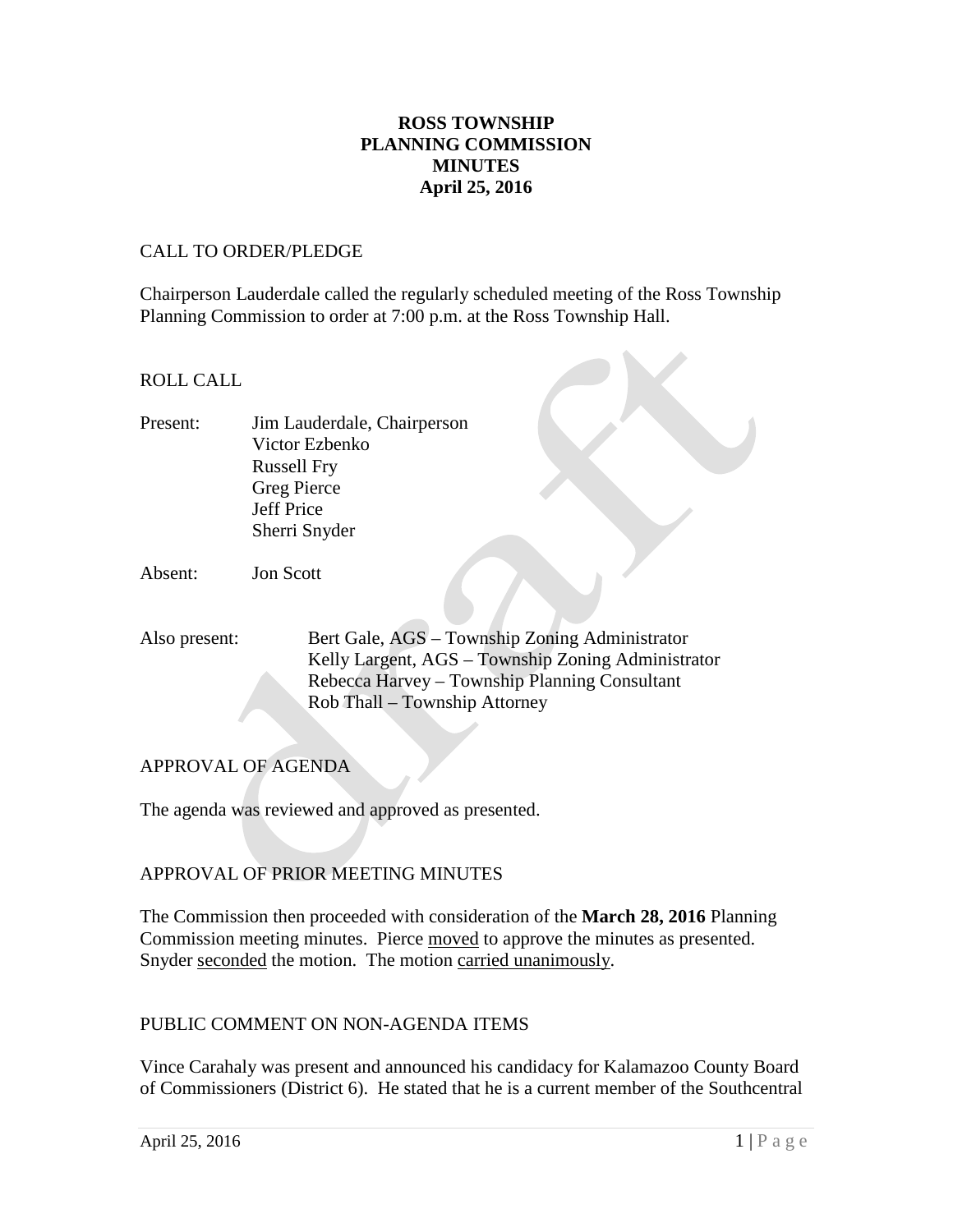Michigan Planning Council and an appointed member of the Kalamazoo County Planning Commission.

No further public comment on non-agenda items was offered.

# NEW BUSINESS

1. 2015 Planning Commission Annual Report 2016-2017 Planning Commission Work Plan

Price moved to accept the 2015 Annual Report and 2016-2017 Annual Work Plan (as revised per the March 28, 2016 Planning Commission discussion) and approve the submission of same to the Township Board. Fry seconded the motion. The motion carried unanimously.

*2.* Public Hearing - Heimbold

The next matter to come before the Commission was consideration of the request by Chris Heimbold for Special Land Use Permit/Site Plan Review for the proposed construction of a residential accessory building (detached garage) that fails to meet applicable setback and lot coverage requirements. The subject property is located at 6477 North 39<sup>th</sup> Street and is within the R-R District.

Chairperson Lauderdale opened the public hearing.

Gale referenced the application material and Site Plan Review Summary (dated March 17, 2016) provided on the request. He stated that the proposed garage has been relocated to meet the 10 ft side setback requirement (15 ft proposed) but will continue to result in a lot coverage of 9%, in excess of the 5% maximum rear yard coverage allowed. Gale noted that Section 18.4 D. allows an 'accessory building that does not comply with the location, height or lot coverage requirements' as a special land use.

Chris Heimbold was present on behalf of the application. He stated that the proposed garage is intended for vehicle storage and a personal workshop. He further noted that the proposed lot coverage (9%) is consistent with that allowed for adjacent properties (10%) that are located within the R-1 District.

David Vaughn, adjacent property owner, stated that he supports the project and noted that it will add value to the property and the neighborhood.

Carahaly noted that the proposed garage will allow for enclosed storage which will provide the applicant with better insurance coverage on vehicles.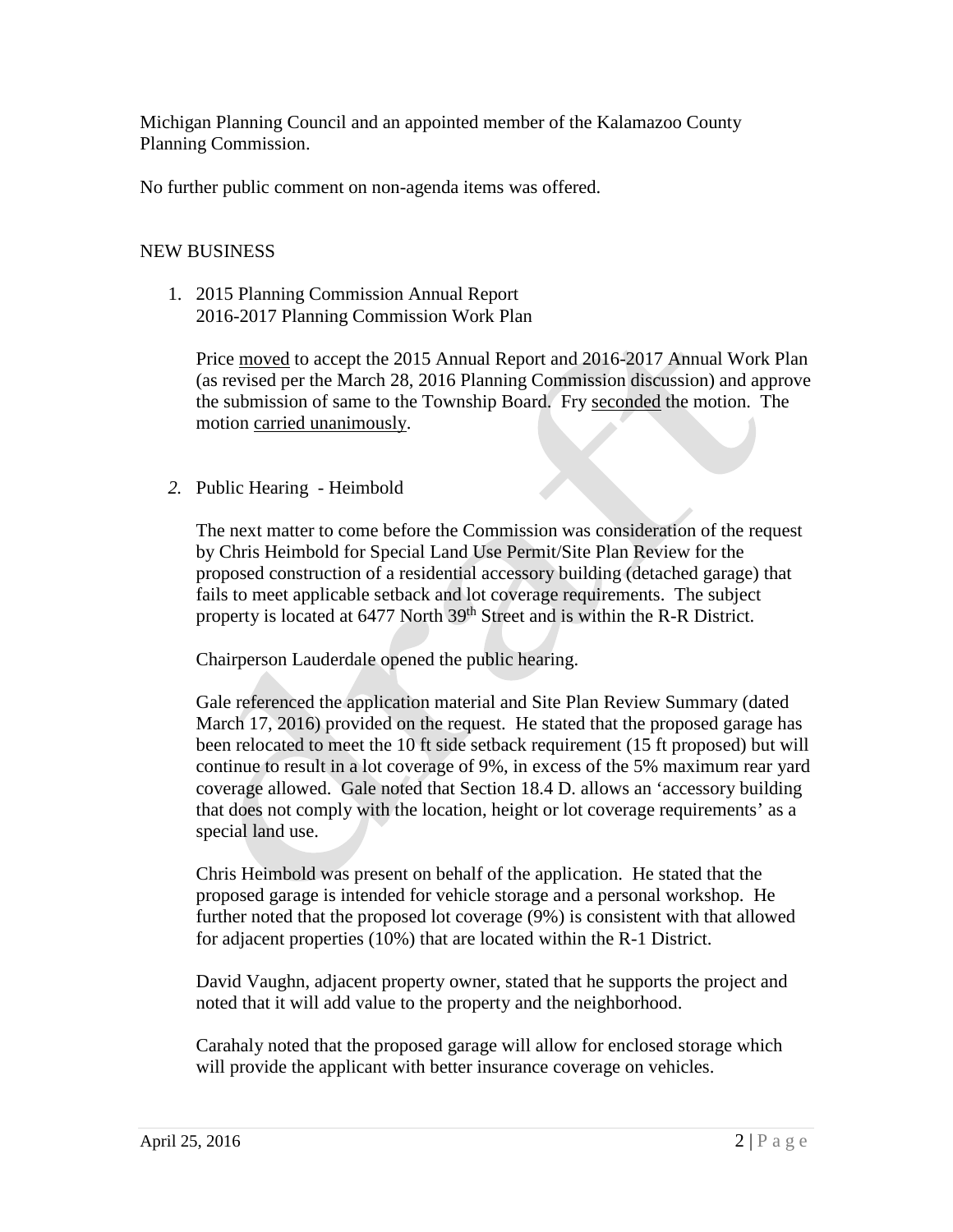No further public comment was offered on the matter and the public comment portion of the public hearing was closed.

In response to Commission questions, Heimbold confirmed the following:

- the proposed garage can be entered on two levels through three different access points;
- the existing paved drive and gravel drive will serve the garage - a new/additional driveway is not proposed;
- the existing overhead electrical wires exceed the required 10 ft separation and have been approved by Consumers Energy

The Commission proceeded with a review of the application pursuant to Section 18.4 D. – residential accessory buildings/structures. It was confirmed that the proposed building will meet building height and location requirements . . but will exceed the 5% rear yard coverage requirement. The proposed 27 ft x 40 ft garage will result in a 9% rear yard coverage. It was further noted that the accessory building is proposed for uses incidental to the residential use of the property and that the site plan presented is acceptable (per Section 21.4).

In consideration of the Special Land Use Criteria set forth in Section 19.3, the Board concluded the following: the proposed accessory building will be compatible with other uses/buildings allowed within the District; its separation from the waterfront and the limited grading required for the project will minimize negative impacts on the natural environment; its location on the subject site will not adversely affect public services or facilities serving the area; adequate parking will be provided on the site; and, the proposed accessory building will not be detrimental to adjacent properties, the public health, safety and general welfare of the community, or the character of the site given its proposed use, height, and location on the site.

It was further concluded that the proposed accessory building meets the Site Plan Review Criteria set forth in Section 21.6 B. The lack of an existing accessory building on the site; the use of the existing driveway; the provision of adequate parking area; compliance with setback requirements; and, minimal change to the existing land cover were also noted in application of the review criteria.

It was reiterated that the above findings were based on the application documents presented and the representations made by the applicant at the meeting.

Lauderdale then moved to grant Special Land Use Permit/Site Plan Approval for the proposed 27 ft x 40 ft accessory building on the subject site based upon the review findings of Section 18.4 D. – residential accessory buildings/structures and noting its deviation from the 5% rear yard coverage requirement, Section 19.3 – Special Land Use Criteria, and Section 21.6 – Site Plan Review Criteria. Price seconded the motion. The motion carried unanimously.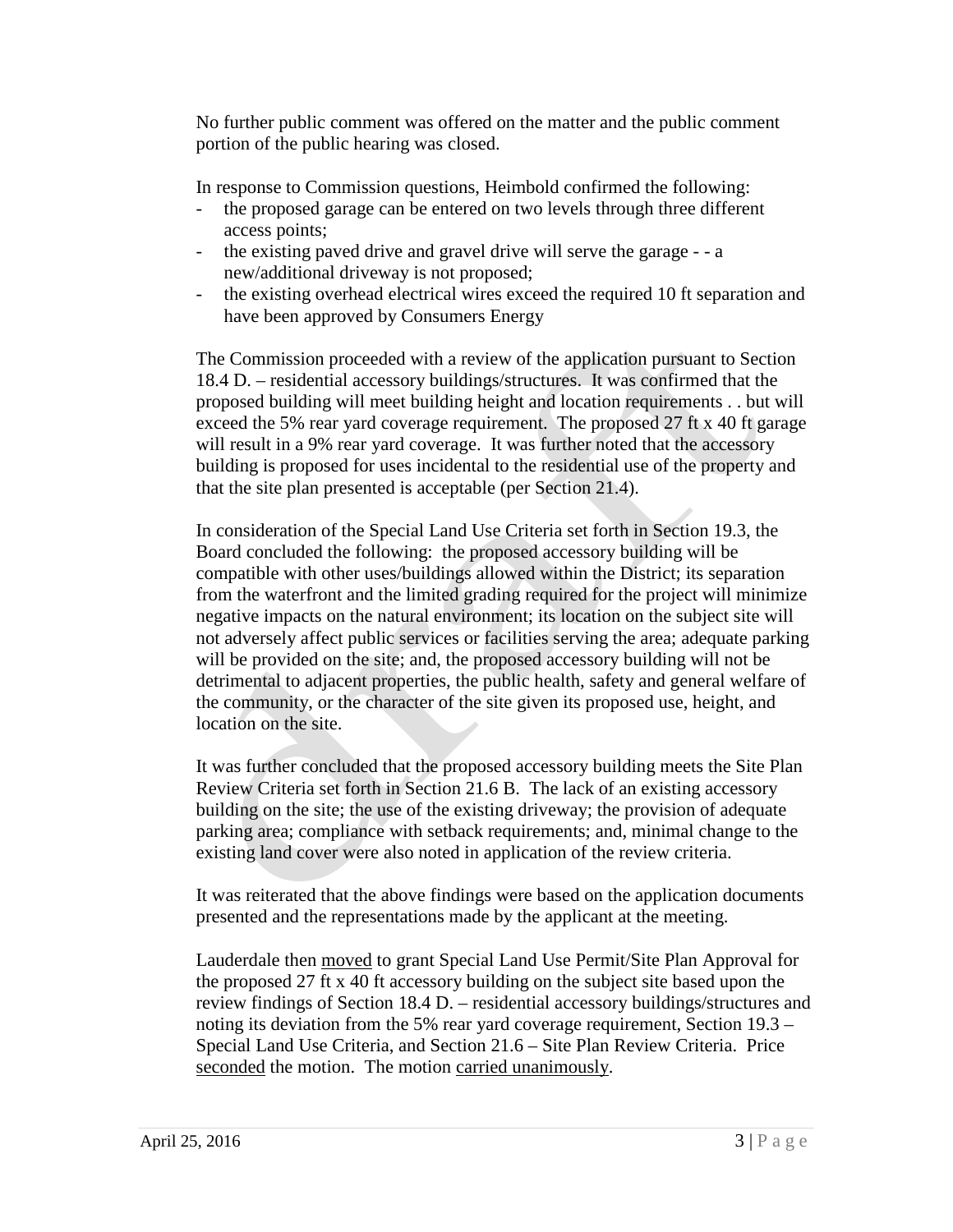### UNFINISHED BUSINESS

1. Article 22 - Nonconforming Uses, Buildings/Structures and Lots / Section 23.8 - Variance Standards

Chairperson Lauderdale provided an overview of the draft text dated April 25, 2016, summarizing the proposed revisions to Sections 22.3, 22.4 and 23.8 and the basis for the changes.

Harvey stated that the draft text had been provided to the Zoning Board of Appeals as requested. She noted that the Zoning Board of Appeals expressed support for the efforts of the Commission and of the specific text proposed.

In response to questions from members of the public, the definition of a 'nonconformity' was provided and the 'front yard' of a waterfront lot identified.

Commission review of the draft text ensued with particular reference to the revisions incorporated in response to the March 28, 2016 discussion. Fry questioned how the modified criteria would affect previous decisions by the Zoning Board of Appeals, specifically regarding nonconforming buildings. Attorney Thall confirmed that an applicant would have the ability to apply for reconsideration given the 'change in conditions' if they felt that the revised text would modify the outcome. The Commission agreed that the public hearing notice should be added to the Township website to assist in informing residents of the proposed text changes.

Price then moved to accept the draft text dated April 25, 2016 for public hearing. Pierce seconded the motion. The motion carried unanimously.

2. Dock Rental Issue (Section 17.2 - Boathouses and Dock Regulations)

Chairperson Lauderdale stated that the Commission had requested legal review/opinion regarding proposed changes to Section 17.2 and the existing provisions applicable to access lots/access lot beneficiaries set forth in Section 17.1. He noted that at the March meeting, Harvey provided the following summary of the consult with Attorney Thall:

- Adopting new text implies that the existing text (Sections 17.1 or 17.2) does not address the matter of dock rental. This has the potential impact of creating claims of lawful nonconformity upon the adoption of the 'new' standard.
- If the Planning Commission concludes that Section 17.1 requires clarity in its regulation of dock rental . . a request to the Township Attorney for review would be appropriate and, if necessary, the text could be directed to the ZBA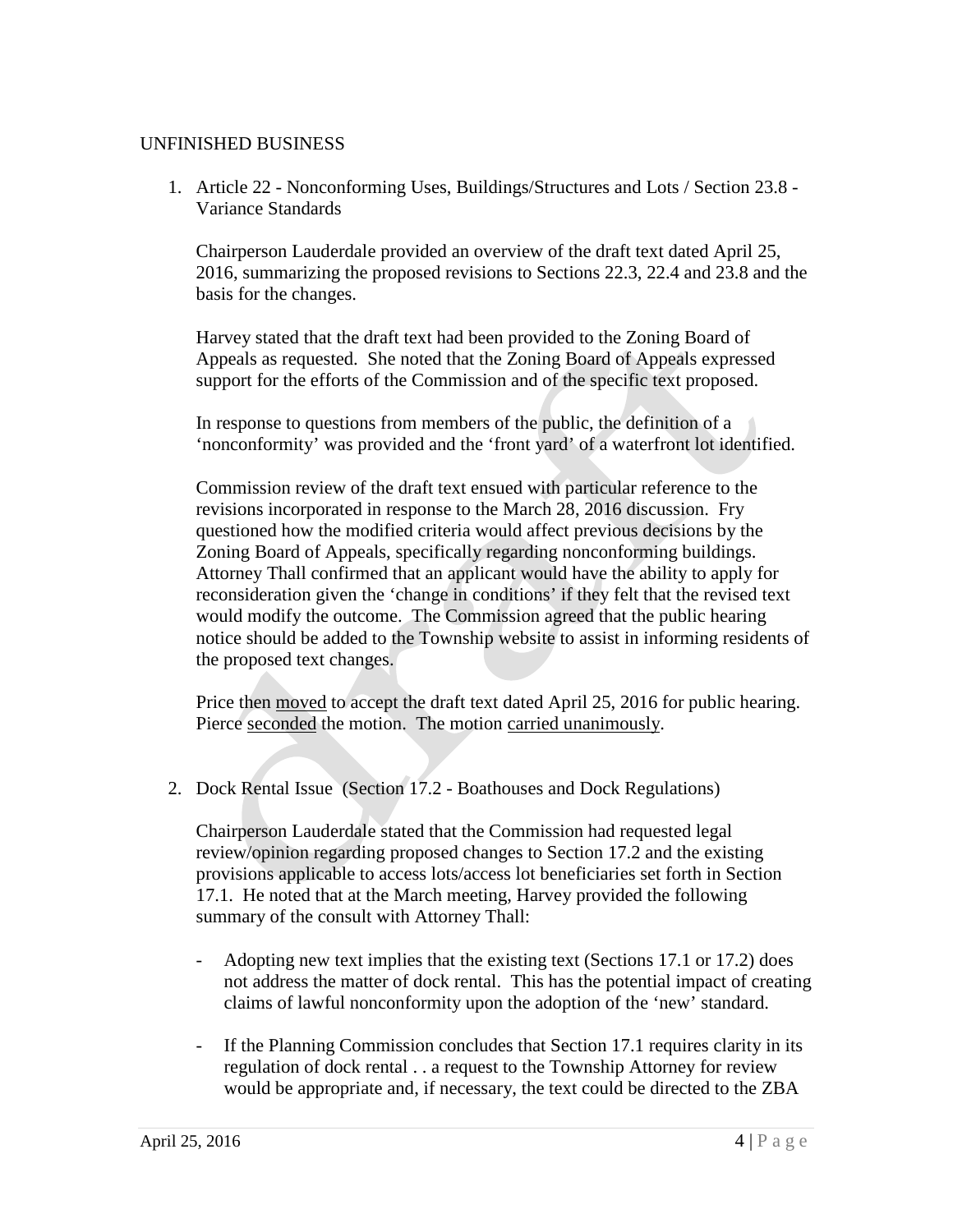for formal interpretation. This would allow any subsequent revision to Section 17.2 to be declared a confirmation or clarification of an already existing standard.

Chairperson Lauderdale stated that the Planning Commission had determined in March that the request should be forwarded to the Zoning Board of Appeals for interpretation and that no changes to the existing text would be considered until the request had been addressed by the Board.

He advised that the matter has been forwarded to the Zoning Board of Appeals as directed and has been placed on their May 4, 2016 agenda for consideration.

### 3. Gull Harbor Point

Referencing a letter from the applicant (Michael Sullivan) dated April 7, 2016, Gale advised that a modification to the approved landscape plan for the project has been requested. He explained that the berm proposed for the 'northerly portion of the open space' is proposed for approval as 'currently landscaped' to avoid stormwater runoff problems.

Gale stated that Attorney Thall advised that an administrative approval of the requested modification is authorized by Section 21.11, upon consultation with the Planning Commission Chair. After discussing the request with Chairperson Lauderdale, it was determined that the matter would be presented to the Planning Commission for direction.

The Planning Commission agreed that it would be reasonable for the Zoning Administrator to be able to consider an alternate proposal by the applicant for landscaping in the noted area that would provide similar buffering as the approved berm but not present runoff problems.

#### 4. Screening Standards

Chairperson Lauderdale referenced draft text dated November 23, 2015 (Draft #2). He noted that lengthy discussion regarding the 'buffer zone requirements' had occurred in January and February, with continued discussion scheduled for April when absent Board members would be in attendance.

Fry reiterated his desire to require a 'B' Buffer Zone in the C-1 District when located adjacent to residential zoning, specifically the R-1 and R-2 Districts. He again explained his concern that the proposed 'C' Buffer Zone does not include a 'wall/berm' requirement. He presented photos of existing situations within the C-1 District where a buffer for the adjacent residential property would be desirable.